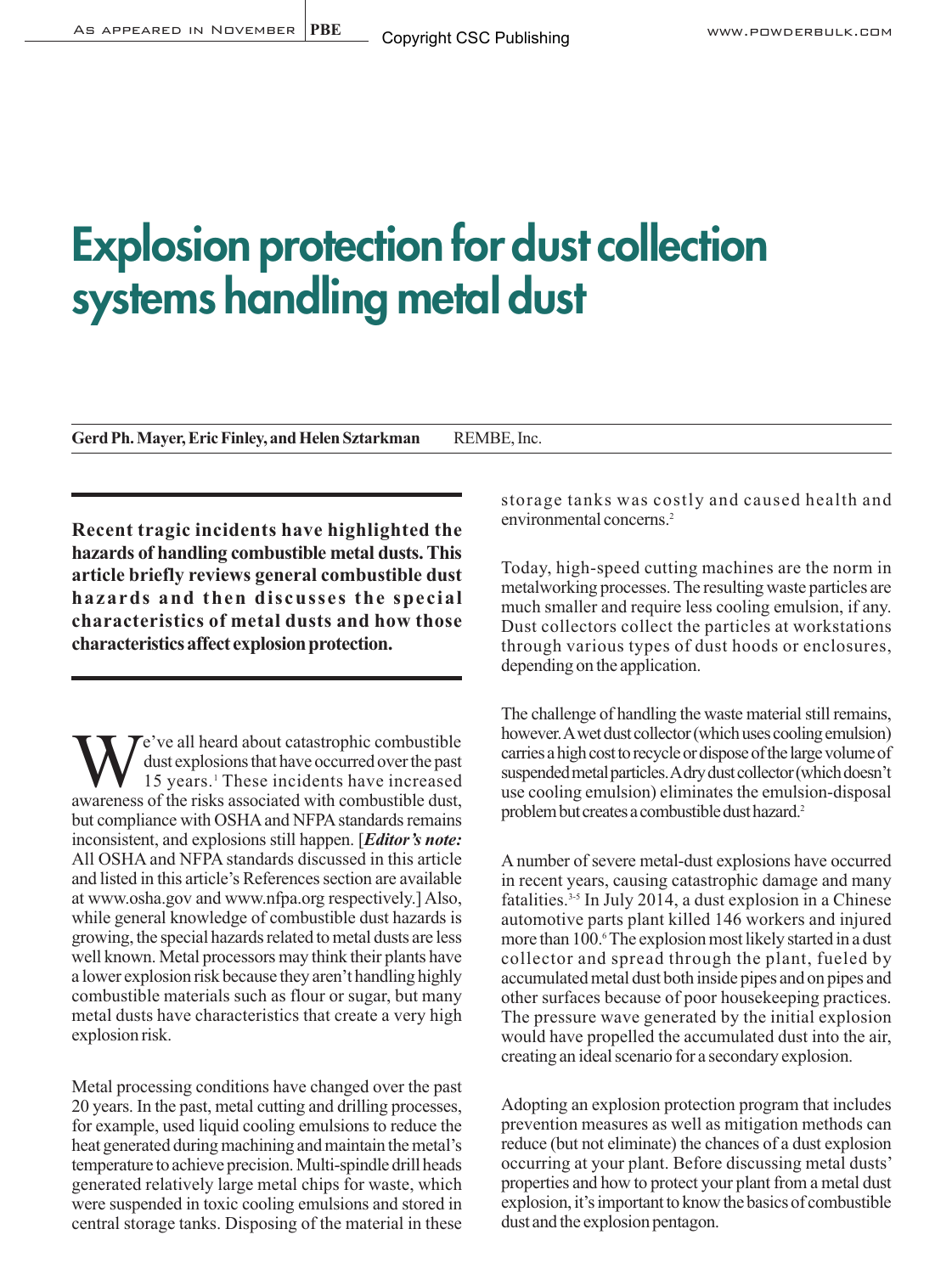## **Combustible dust and the explosion pentagon**

The dust deflagration index  $(K_{st})$  measures a dust's explosivity relative to other dusts. Through testing, each dust is assigned a  $K_{\rm st}$  value indicating the severity of explosion the dust is able to generate. According to OSHA and NFPA, any dust with a  $K_{\rm st}$  value greater than zero is a "combustible dust." The greater a dust's  $K_{\rm st}$  value, the stronger that dust's explosion capabilities. A dust with a  $K_{\rm st}$ greater than zero up to 200 will generate a weak explosion, a dust with a  $K_{\rm{ss}}$  greater than 200 up to 300 will generate a strong explosion, and a dust with a  $K_{st}$  greater than 300 will generate a very strong explosion.<sup>7</sup>

If your operation involves combustible dust, you must perform a risk analysis to determine your risk level. You must also implement a management of change (MOC) program and take reasonable measures to prevent an explosion and minimize the risk of injury and damage if an explosion occurs.8An MOC program documents and justifies process changes and accounts for how those changes will affect system operation and safety. This helps to ensure that a system modification doesn't have dangerous unintended consequences or adversely affect operations. [*Editor's note:* For more information on risk analyses and MOCs, see the "For further reading" section at the end of this article.]

A dust collector or silo is often the starting point in the chain of events leading to a combustible dust explosion. While a dust collector removes hazardous dust from the workspace, it can also present a potential dust explosion risk because the collected dust swirling inside the enclosed collector provides ideal conditions for a dust explosion.

A dust explosion can't occur, however, unless all five elements of the dust explosion pentagon, as shown in Figure 1, are present. As the figure shows, a dust explosion

## **Figure 1**

## **Dust explosion pentagon**



requires combustible dust (1) and oxygen (2) suspended in a cloud (3), confined in an enclosed space (4), and exposed to an ignition source (5). The ignition source might be a mechanically generated spark, an electrostatic discharge, a hot surface or bearing, or an open flame. Any ignition source that finds a perfect concentration of airborne dust will trigger combustion (or a deflagration), but an explosion requires that the dust be confined and that the pressure increase caused by the combustion is great enough to breach the enclosure.

### **Metal dust characteristics**

While many metal dusts don't have high  $K_{st}$  values compared to organic materials (except aluminum and magnesium oxide compounds, whose  $K_{st}$  values can exceed 500), metal dusts have some unique characteristics that place them at a high risk for deflagrations and explosions.

*High ignition risk.* In metalworking and recycling operations, processing machines such as cutting tools or metal shredders constantly generate heat and often sparks, which can cause ignition. Even in the absence of sparks, the dust can spontaneously ignite if the temperature of the dust or a surface reaches the dust's minimum ignition temperature. While this is true for all combustible materials, the risk of fire and explosions is higher with metal dusts because the processes that generate metal dusts are more likely to create conditions leading to selfignition.<sup>9</sup> Even with a wet dust collection system, a waterbased cooling emulsion could react with the metal dust and generate hydrogen, which has a very low ignition energy and could lead to self-ignition.

*High energy content.* Metals and metal dusts have a much higher energy content than organic materials. This leads to a very long burning time and a higher burning temperature. After an explosion, an organic material will typically reach a burning temperature of 3,000° to 4,000 $\mathrm{P}$ . A metal can easily exceed 5,000 $\mathrm{P}$ .<sup>6,8</sup> Also, a regular extinguishing agent such as water or sodium bicarbonate can't be used for a metal dust fire because it could generate chemical reactions with the metal and actually accelerate combustion. Only a Class D extinguishing agent is effective. However, even a Class D extinguishing agent can only keep a metal fire under control; it can't completely extinguish the flame because the heat is too great.<sup>9</sup>

*Smoldering.* In a recycling plant, in which a mix of metal and plastic material is ground down and handled for reuse, some grinding and handling processes — computer shredding, for example — can generate very fine dust particles. These fine dust particles can be prone to *smoldering* (slow, low-temperature combustion), which is sustained by the heat created when oxygen directly reacts with the particle surfaces. A smoldering material is prone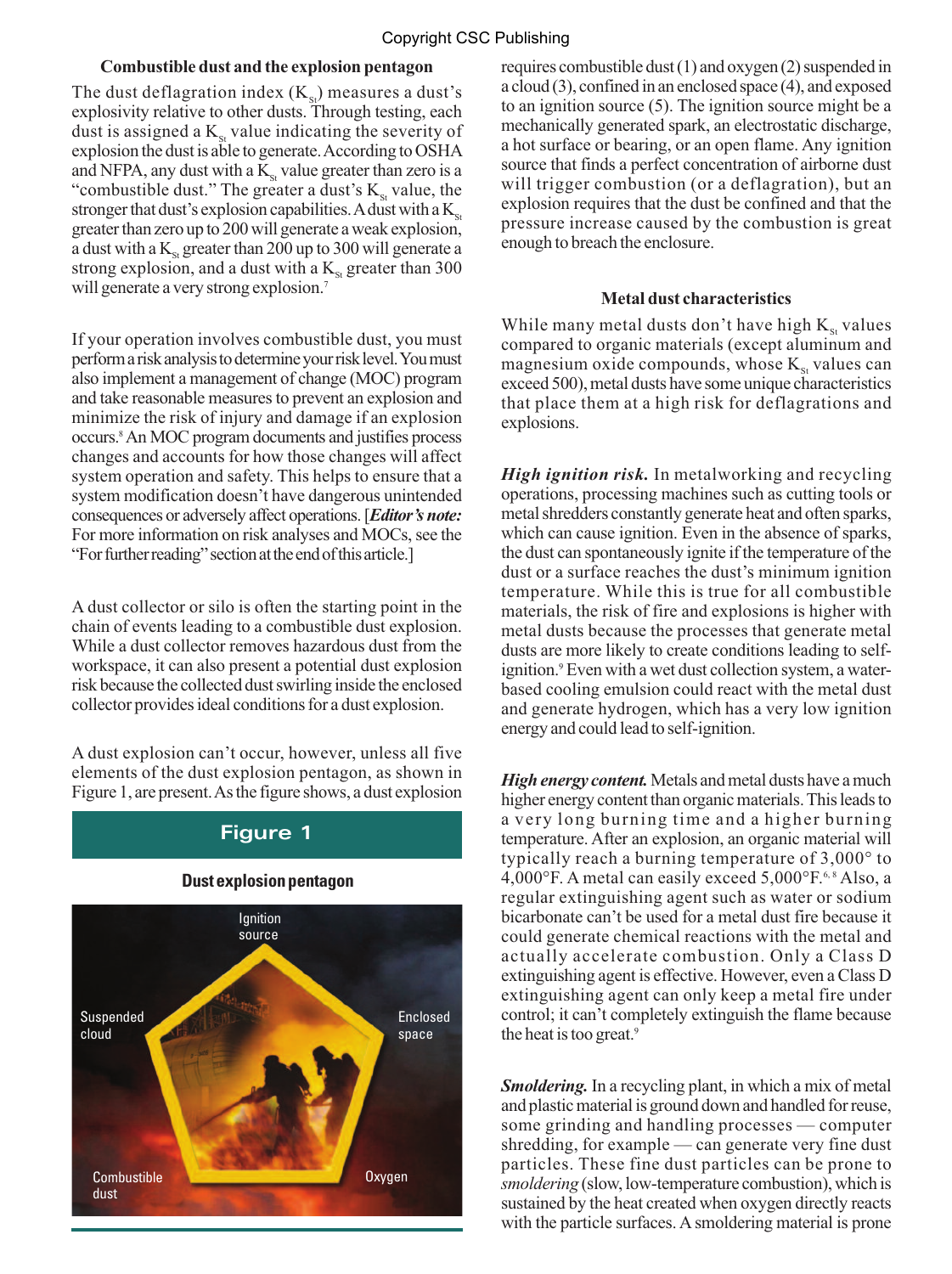to self-ignition. Smoldering can provide a pathway to selfignition where the heat source would otherwise be much too weak to produce an actual flame.<sup>10</sup>

An explosion protection program is critical for any manufacturing process that generates dust, and this is particularly true for an operation that generates combustible metal dust. A metal dust explosion protection program has two main components: prevention and mitigation.

### **Metal dust explosion prevention**

Explosion prevention includes any measure that eliminates one of the required elements of the dust explosion pentagon described earlier. NFPA and OSHA have developed a number of standards and procedures for preventing dust explosions.<sup>11, 12</sup> These standards focus on preventing a combustible atmosphere from developing and emphasize good housekeeping practices and avoiding dust accumulation.

*Housekeeping.* In some manufacturing processes, maintaining a dust-free environment can be difficult, but good housekeeping practices can minimize the chances that airborne dust will reach its minimum explosible concentration (the dust concentration required to support an explosion) and reduce the amount of dust available to fuel a dust explosion should one occur. Remove accumulated dust using an explosion-proof vacuum system because the dust accumulating inside the vacuum can create another "combustible atmosphere." Never use compressed air to blow accumulated dust from surfaces, because this can also create a combustible atmosphere.

*Preventing ignition sources.* Preventing ignition sources can be difficult and costly, and you'll never be able to eliminate ignition sources with 100 percent certainty because of the uncontrollable "human factor." You can reduce your explosion risk by establishing procedures to avoid common ignition sources, such as mechanically generated sparks, open flames, hot surfaces, and static electricity. Also be sure to ground all process equipment (which is mandatory) and use intrinsically safe electrical equipment.

*Conditioning.* Conditioning is modifying a combustible material to make it noncombustible. Spraying water on coal dust, for example, is a method used frequently in coalmining operations.

*Substitution.* Substitution is suspending a highly combustible material, such as aluminum dust, in oil to avoid any possible reaction with oxygen. This is the wet dust collection method discussed near the beginning of this article.

*Inerting.* Inerting is substituting the oxygen in the system with an inert gas, such as nitrogen, to prevent ignition. To ensure that the oxygen level remains low, the system controls the inert gas pressure and constantly monitors the oxygen concentration. The system shuts down if the oxygen concentration reaches a critical level and floods the enclosure with inert gas. Although frequently used in batch operations, such as pharmaceutical production, inerting can be prohibitively difficult and expensive in continuous operations.

### **Metal dust explosion mitigation**

Preventive measures are important, but it's not possible to guarantee explosion prevention when handling combustible dust. You should always assume that all five dust explosion elements could be present in your dust collection system and take steps to mitigate the effects of a dust explosion if one occurs.

The most basic mitigation step you can take is to install your dust collector outside. NFPA 484 extensively covers the use of wet and dry dust collectors and states that dry dust collectors should be located outside of buildings in a safe location.<sup>13</sup> In practice, however, many dry dust collectors are installed indoors to avoid lengthy ductwork, which could cause dust to settle inside the ducts and create a dust accumulation hazard.

NFPA 484, Chapter 9.4.13.15 includes exemptions to the mandatory outdoor installation requirement. For both new and existing dust collection systems, a dry dust collector is permitted indoors if a process hazard analysis ensures that the risk for workers and equipment is properly minimized. Also, the dust's minimum ignition energy (MIE) must be greater than 100 millijoules, the  $P_{\text{max}}$  (maximum explosion pressure) must be less than 8 bar gauge, the  $K_{s}$  value must be less than 150, and the material mustn't be spontaneously combustible under UN Class 4.2.13Many metal compounds fall within these conditions, unless the compound contains magnesium oxide or very fine aluminum particles.

Aside from locating the dust collector outdoors, explosion venting, isolation, and suppression are the primary explosion mitigation methods for metal dust applications.

*Explosion venting.*An enclosure (such as a dust collector) should be fitted with properly sized explosion vent panels if the enclosure is located outside the building or close to an exterior wall. An explosion vent panel is designed to burst during an explosion, allowing the pressure and flame to escape and preventing damage to the enclosure.

You can use an explosion vent panel to vent an outdoor dust collector handling metal dust, but you must direct the vent away from people, buildings, parking lots, or other areas that could create a hazard. Refer to NFPA 68 for help calculating the required vent area for your application.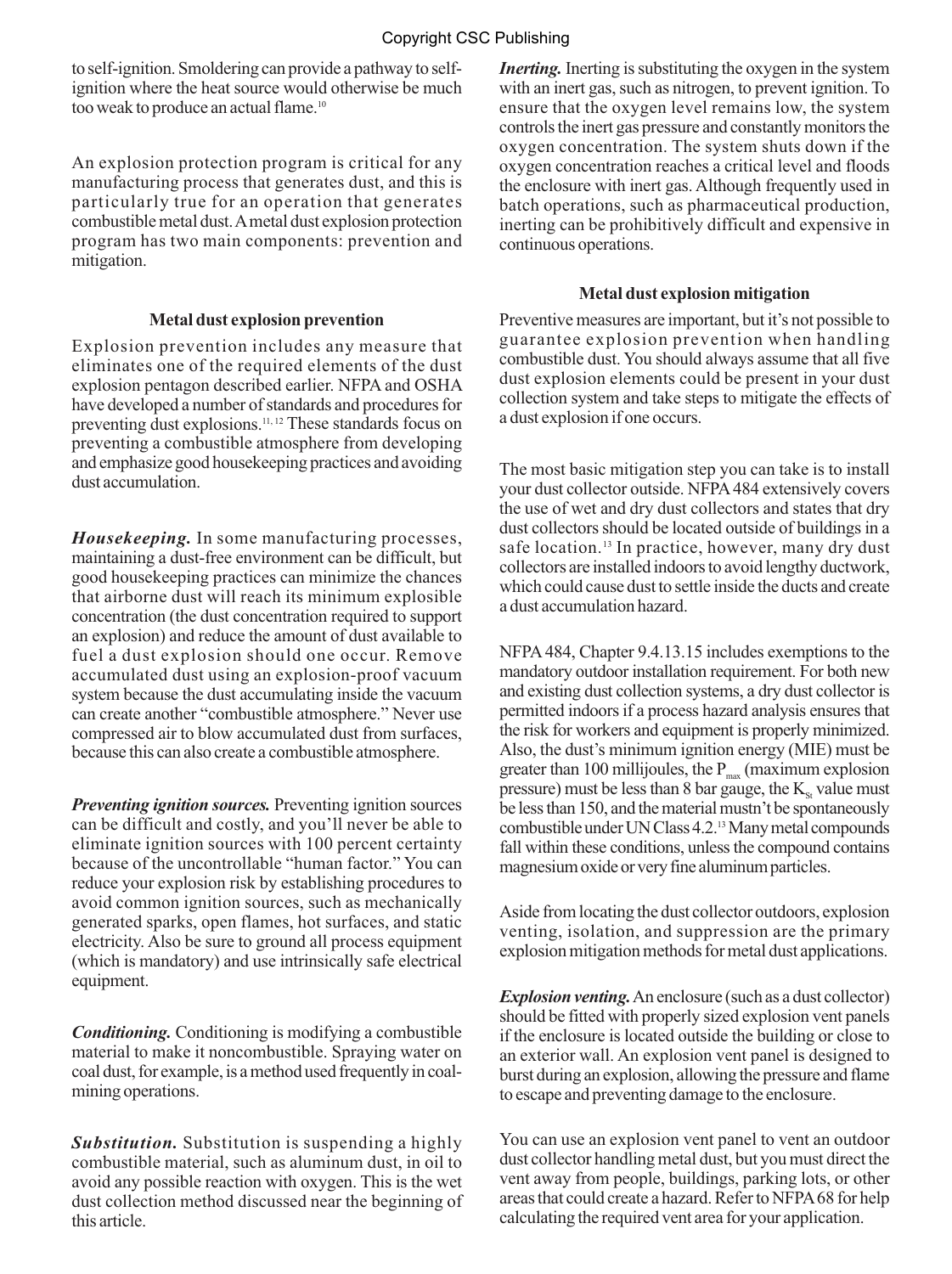## Copyright CSC Publishing

For applications where a dry dust collector must be installed indoors, either chemical suppression or an indoor venting system is required. Indoor venting systems have been used on dust collectors for more than 25 years. An indoor venting system, as shown in Figure 2, is designed to prevent the pressure buildup inside the dust collector from surpassing the dust collector's  $P_{red}$  (or design strength), which was used to calculate the dust collector's vent area. The venting system dissipates the explosion's heat, as shown in Figure 3, so no dangerous heat or flames escape, which could injure workers or trigger a secondary explosion.

An indoor venting system is typically only approved for organic materials with limited  $K<sub>st</sub>$ , explosion pressure, and MIE values.13 However, in 2014, one indoor venting system, the REMBE Q-Rohr-3, became the first to receive  $ATEX<sup>14</sup>$  approval for use in metal dust applications and also conforms to NFPA 484, Chapter 9.4.13.15 requirements for indoor venting systems.

You can also use an indoor venting system on an outdoor dust collector to prevent the possibility of flames and heat

## **Figure 2**

#### **Indoor venting system**



# **Figure 3**

## **Aluminum dust explosion with an indoor venting system installed**



extending out of the dust collector. A dust explosion with a high aluminum content, for example, can create a very hot and long fireball that extends far outside the dust collector, as shown in Figure 4.

*Explosion isolation.* In addition to venting, interconnected enclosures must be equipped with devices designed to isolate an explosion so it doesn't propagate from one enclosure to another. Passive isolation flap valves and active quench valves suit this purpose. You can also use a chemical suppressant to isolate the explosion and prevent it from spreading and causing secondary explosions.<sup>15</sup>

Finally, recirculating the dust collection system airstream back into the building is permitted for many dust types, however, this practice is strictly prohibited in metal dust applications.13, 15

Metal dust's unique characteristics do present a potential combustible dust explosion risk, whether your dust collector is located indoors or outdoors. However, an explosion protection program that includes the prevention and mitigation measures outlined here can help you ensure both your workers' safety and your plant's compliance with OSHA and NFPA standards. **PBE** 

#### **References**

- 1. U. S. Chemical Safety Board, "Final CSB Report on Imperial Sugar Disaster Concludes Inadequate Equipment Design, Maintenance, and Housekeeping Led to Massive Sugar Dust Explosions," news release, September 24, 2009, http://www.csb.gov/final-csb-reporton-imperial-sugar-disaster-concludes-inadequate-equipmentdesign-maintenance-and-housekeeping-led-to-massive-sugar-dustexplosions/.
- 2. Volker Wollny, "Gefahren der Kühlschmierstoffe und ihre Vermeidung," arbeitssicherheit.de, http://www.arbeitssicherheit .de/de/html/fachbeitraege/anzeigen/49/K%C3%BChlschmiermittel/.
- 3. U. S. Chemical Safety Board, "Final Report on AL Solutions Metal Dust Explosion and Fire that Killed Three in West Virginia Leads

## **Figure 4**

## **Flame length of an aluminum dust explosion without an indoor venting system installed**